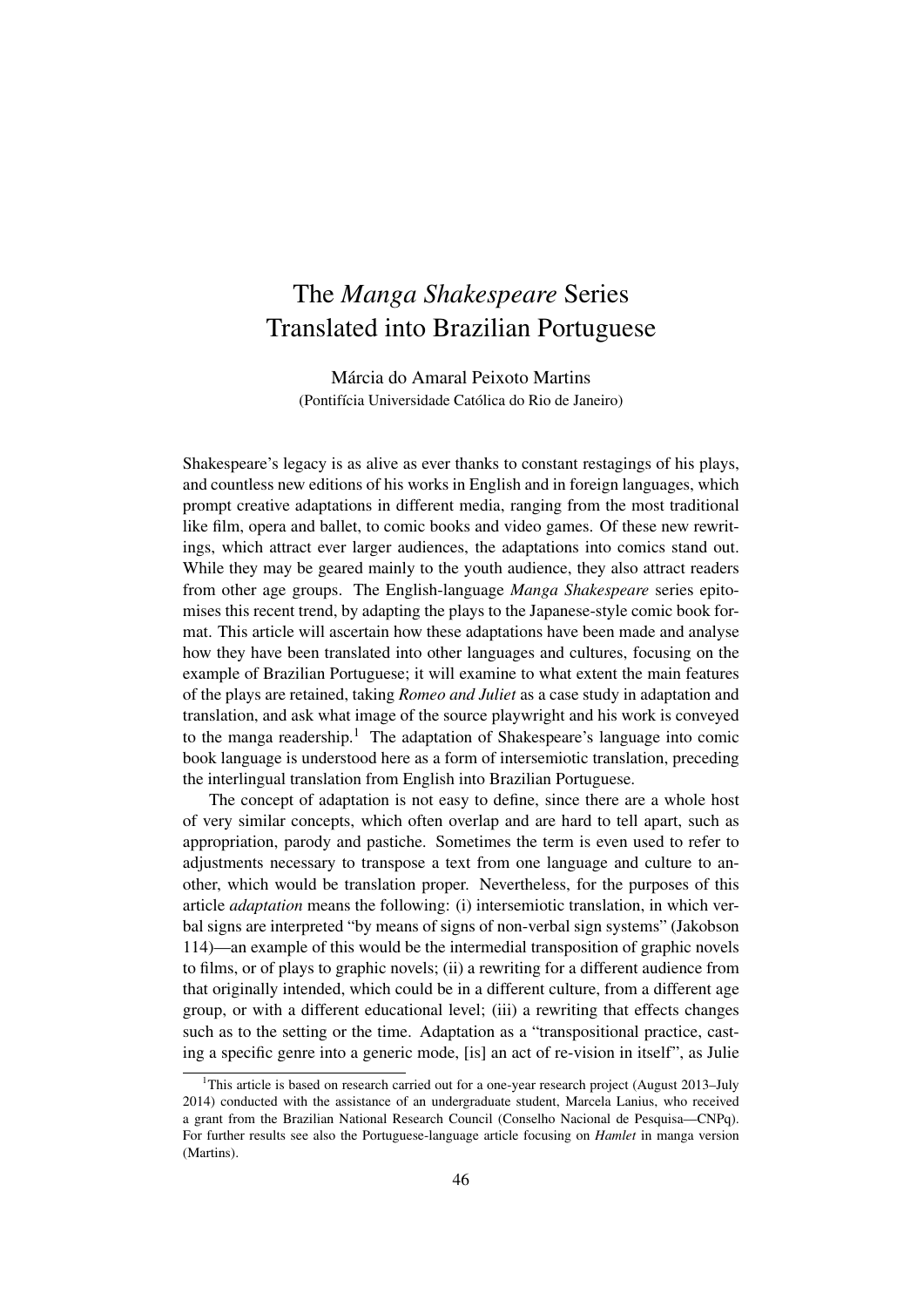Sanders argues (18)*.* As she points out, "it can parallel editorial practice in some respects, indulging in the exercise of trimming and pruning; yet it can also be an amplificatory procedure engaged in addition, expansion, accretion, and interpolation" (18). Sanders also adds that adaptation sometimes offers commentary on a source text, yet

can also constitute a simpler attempt to make texts "relevant" or easily comprehensible to new audiences and readerships via the processes of proximation and updating. This can be seen as an artistic drive in many adaptations of the so-called "classic" novels or drama for television and cinema. Shakespeare has been a particular focus, a beneficiary even, of these "proximations" or updatings. (19)

The word *manga* is the transliteration of a Japanese term that means "comic book" and is used in the West to refer to Japanese-style comic books. Its origins lie in shadow theatre, originally from feudal China, in which performances of puppet plays would be taken from village to village. It was after the Meiji Restoration in 1868 that the seeds for manga were sown, paving the way for its future popularity. With the Restoration, Japan reopened its doors to Western trade after over two centuries of isolation; with the new tradesmen came many European journalists, who not only wrote for newspapers, but also drew political cartoons for the magazines of the day. These cartoons inspired Japan's first manga illustrators. Initially however, manga were almost exclusively geared towards adult readers because of their predominantly political content. It was only in the early twentieth century that the first manga for children were published (Vasconcellos 23). To this day, manga is a very popular and vibrant genre in Japan, read by people of every age and socio-economic group.

Japanese manga are different from their Western counterparts not only in their origin and size (a single book can be more than 200 pages long), but also in their mode of graphic representation. A Japanese manga is read back-to-front compared with Western books: it begins where a European or US-American would expect the end to be, and the text runs from right to left. The drawings are stylised and focus on the characters' expressions. The back-to-front format is now familiar in the West, and exists not only in translations but also in original editions, the *Manga Shakespeare* series being a case in point. However, this series breaks with one Japanese tradition: the story runs from left to right.

The British *Manga Shakespeare* series is published by SelfMadeHero, an independent publishing house "committed to producing ground-breaking work in the graphic novel medium" (SelfMadeHero, "About"), commissioning both original works and translations since 2007. Shakespeare's plays are not the only popular classics that SelfMadeHero has transposed into graphic novels: its catalogue features series such as *Graphic Freud*, in which Sigmund Freud's most famous case studies are documented in graphic novel form, and *Crime Classics*, with several Sherlock Holmes stories. The quality of the manga series editions is very high. They are produced in a 148 x 210 mm book format with black-and-white illustra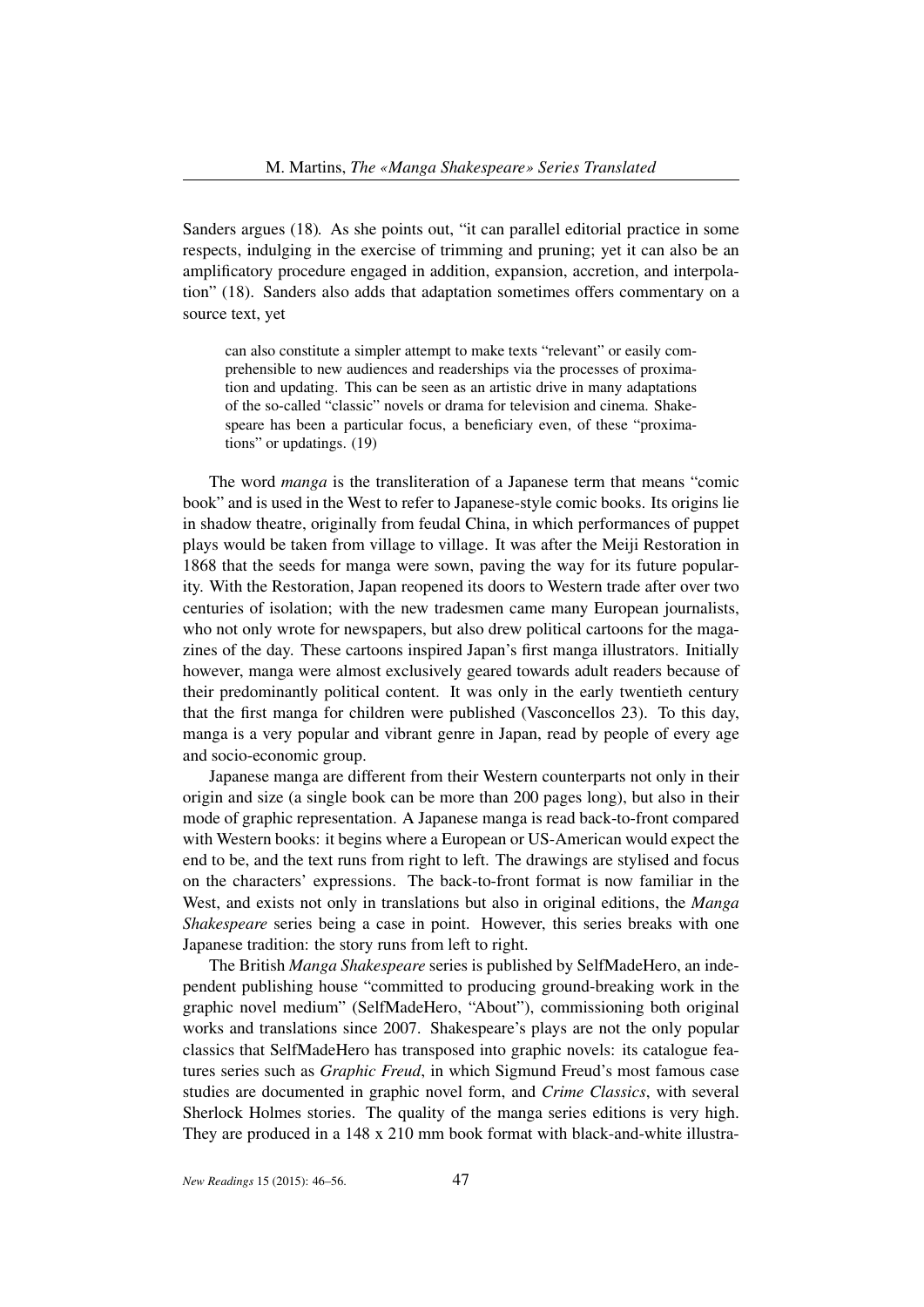tions. There are fourteen titles to date in the Shakespeare series: *Romeo and Juliet*, *A Midsummer Night's Dream*, *Hamlet*, *Much Ado about Nothing*, *Macbeth*, *King Lear*, *Twelfth Night*, *Richard III*, *The Merchant of Venice*, *Othello*, *Henry VIII*, *The Tempest*, *As You Like It* and *Julius Caesar*—five of which have been brought out in Brazil in Portuguese. The idea behind this series is presented in the publisher's catalogue and on each back cover: "Manga Shakespeare is a series of graphic novel adaptations of William Shakespeare's plays. A fusion of classic Shakespeare with manga visuals, these are cutting-edge adaptations that will intrigue and grip readers." The essence of the plots and the original language are retained, but the text is abridged and the settings can change, resulting in two or more levels of adaptation: the transposition from theatre/drama to comic book; and the transposition to a different time period, culture or geographical location.

The most famous tragedies, for example, are rewritten thus: *Hamlet* is set in 2107, after global climate change has devastated the Earth, in a cyberworld in constant dread of war; *Othello*'s Venice is inhabited by winged beings, blurring the lines between animals and humans; in *King Lear,* the old king is transformed into a venerable eighteenth-century Mohican chieftain who divides his kingdom among his three daughters during a crucial era of invasion and displacement along the American frontier; and in a futuristic *Macbeth*, Samurai warriors have managed to reclaim a post-nuclear world inhabited by mutants. *Romeo and Juliet*, the translation of which is to be analysed here, is described on the edition's back cover as being "set in modern-day Japan, [where] two young lovers are caught up in a bitter vendetta between their rival Yakuza families—the Montagues and the Capulets." Although the setting is relocated from Verona to Japan, the characters' names remain unchanged.

The *Manga Shakespeare* website highlights the credentials of the editors: "The Manga Shakespeare editorial team is led by a leading Shakespeare scholar and an educational editor. Advised by teachers and other educationalists, the team is expert in making serious works of literature more accessible" (SelfMadeHero, "Mangashakespeare"). It also stresses the potential of the series in the teaching of literature and English as a second language, emphasising that the plays "are abridged to allow teachers to focus on key scenes, while following Shakespeare's text." The website also contains a number of comments that emphasise the value of the manga language as an instruction medium in Japan, its popularity amongst young people of both sexes, and its wide "range of educational applications—both for students exploring complex ideas and for those challenged by conventional reading." The author of all the books in the series, presented as the adapter, is Richard Appignanesi, who is also the editor of the series. Every Shakespeare manga has a different illustrator, whose name is given greater visibility than that of the adapter on the front cover and spine.

*Romeo and Juliet* is one of the five manga published in Brazilian Portuguese in Galera Record's *Mangá Shakespeare* series, the other titles being *Hamlet, The Tempest*, *Richard III* and *A Midsummer Night's Dream*. In the manga *Romeo and Juliet*, Romeo is a rock star; he and Juliet are children of rival families from the Yakuza, the Japanese mafia; Tybalt is an angry tattooed youth; and the nurse is an

*New Readings* 15 (2015): 46–56. 48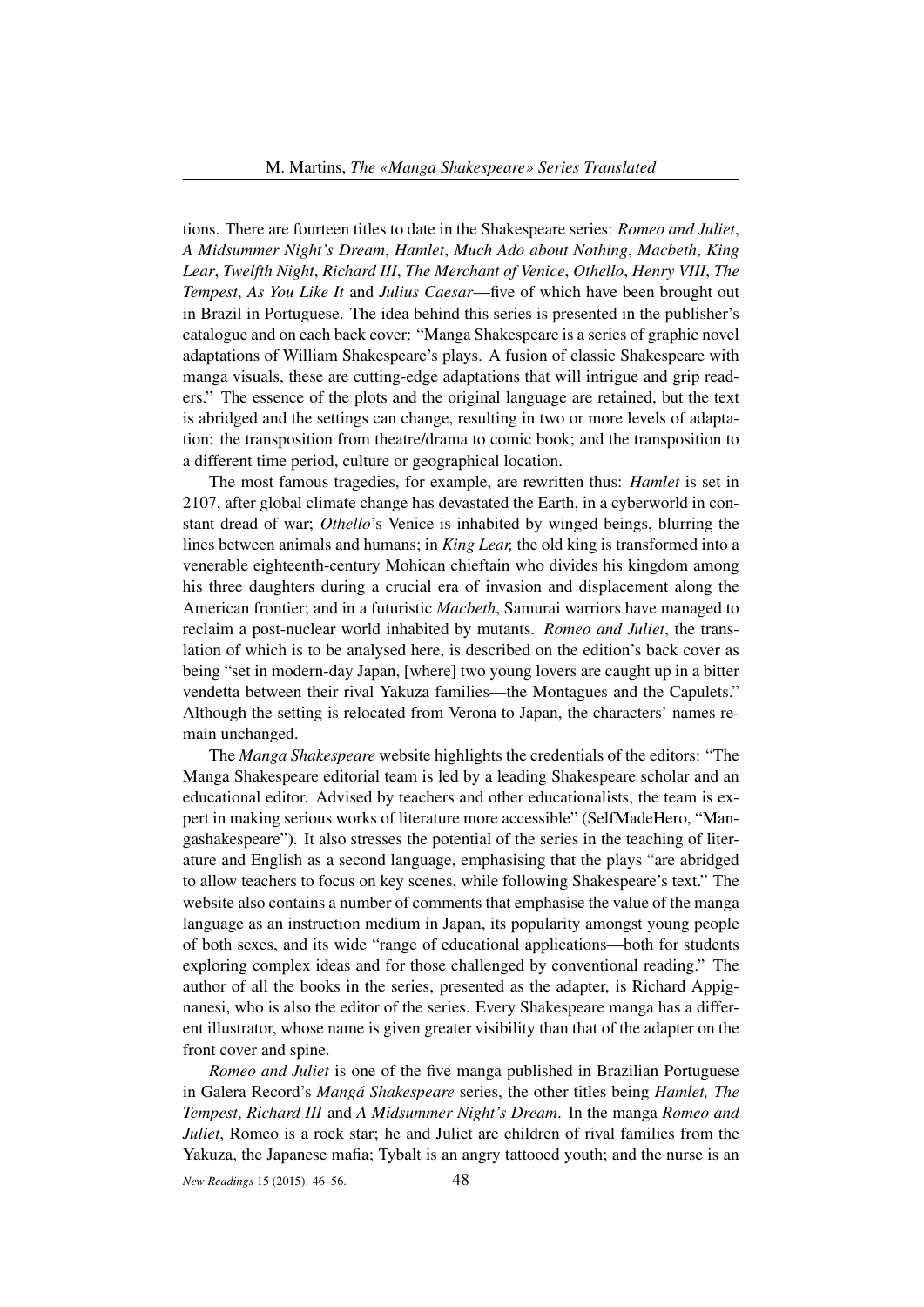old lady who always appears wearing a kimono. Like the others in the series, this manga is published in book form. On its front cover is an illustration of the romantic couple, along with the illustrator's name, which also features on the spine. The objectives of the series as a whole and this book in particular are presented in brief in two paragraphs on the back cover, which also contains three panels showing well-known scenes and lines from the play, the endorsement of Shakespeare's Globe, and excerpts from reviews in the mainstream press. The final pages of the edition contain a plot summary, a brief biography of Shakespeare, and biodata on Richard Appignanesi, Sonia Leong, the illustrator, and Nick de Somogyi, the textual consultant; these paratexts are included in every volume of the series.

The paratextual plot summary begins with an illustration of the two rival gangs and a caption: "Present-day Tokyo. Two teenagers, Romeo and Juliet, fall in love. But their Yakuza families are at war." The following pages present the main characters with an illustration and a short well-known line. Romeo, presented as a "rock idol and son of Lord Montague", is associated with the line "Did my heart love till now?" from Act 1, Scene 5, which he utters when he sees Juliet at the Capulet ball and falls in love with her at first sight. Mercutio, a close friend of Romeo's and kinsman of Prince Escalus, is identified by the famous curse, "A plague on both your houses!" from Act 3, Scene 1, which he cries before he dies, stabbed by Tybalt, Juliet's cousin.

Now, turning to the main text of the comic, let us see what similarities and differences there are between this adaptation and the text of Shakespeare's play. The main differences are in the transposition to characters that have tattoos, wear everything from kimonos to the kinds of outfits favoured by Japanese youngsters, travel on motorbike, send e-mails, use mobile phones, and ride elevators in tall buildings; and in significant abridgement of the text through cuts and omissions. The best known fragments are reproduced unaltered and are easy to recognise. A case in point is this speech by Romeo in couplet form from Act 1, Scene 5. The sections in bold italics are reproduced in the manga version and represent this soliloquy metonymically.

## ROMEO

#### *O, she doth teach the torches to burn bright!*

It seems she hangs upon the cheek of night As a rich jewel in an Ethiope's ear— Beauty too rich for use, for earth too dear. So shows a snowy dove trooping with crows As yonder lady o'er her fellows shows. The measure done, I'll watch her place of stand, And, touching hers, make blessèd my rude hand. *Did my heart love till now?* Forswear it, sight, *For I ne'er saw true beauty till this night.*

 $(Rom. 1.5.41 - 50)^2$ 

<sup>2</sup>All quotations from Shakespeare's *Romeo and Juliet* are taken from the *Norton Shakespeare*.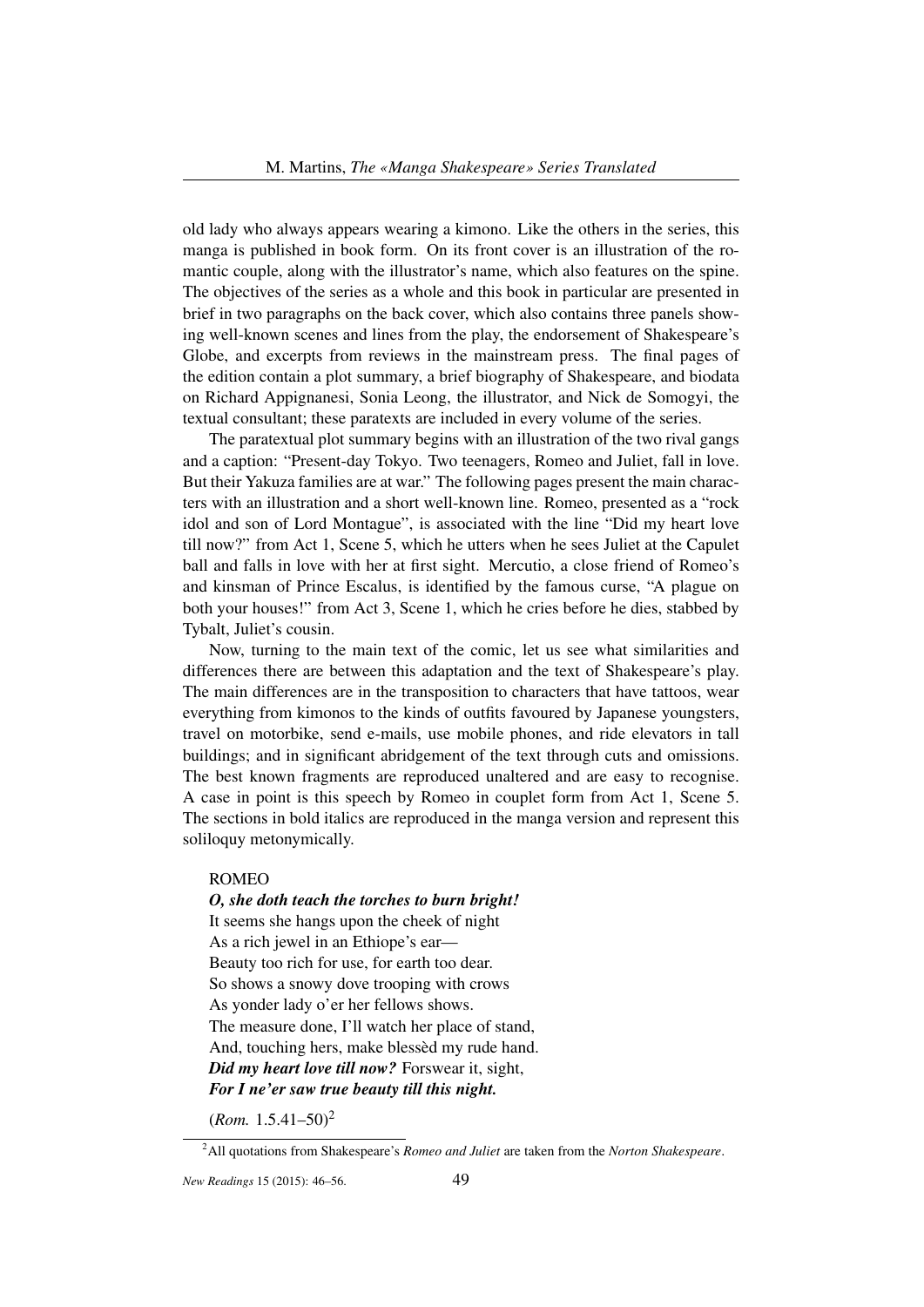Another example, from the same scene, is the dialogue full of religious metaphors between Romeo and Juliet upon their first meeting at the Capulet ball, in which he tries to convince her to kiss him. In the source text, the fourteen lines of the passage form a sonnet, with three ABAB-rhyming quatrains and a rhyming couplet at the end. The lines or words that are reproduced in the manga adaptation, here indicated in bold italics, function like the selections in blackout poetry:

### ROMEO

If I profane with my unworthiest hand This holy shrine, the gentler sin is this: *My lips*, two blushing pilgrims, *ready stand* To smooth that rough touch *with a tender kiss*.

## **JULIET**

*Good pilgrim*, you do wrong your hand too much, *Which mannerly devotion shows in this*. For *saints have hands that* pilgrims' hands do touch, And palm to palm is holy palmers' *kiss*.

# ROMEO

*Have not saints lips*, and holy palmers, too?

#### JULIET

Ay, pilgrim, *lips* that *they* must *use in prayer*.

#### ROMEO

*O* then, *dear saint*, let lips do what hands do: *They pray*; grant thou, lest faith turn to despair.

# JULIET

*Saints do not move*, though grant for prayers' sake.

#### ROMEO

*Then move not* while my prayer's effect I take.

### (*Rom.* 1.5.90–103)

The similarities between Shakespeare's play and the manga adaptation are many: the plot is unchanged (even Romeo's exile in Mantua is kept); the most important dialogues are maintained, as well as the most iconic lines and expressions; features of the rich, metaphorical language, with many syntactical inversions and sophisticated vocabulary are preserved, despite it being abridged; concerning the metre and rhyme scheme, the same combination of blank and rhymed iambic pentameter is retained, together with passages in prose, as well as the rhyming couplets in the unabridged passages.

The translation into Portuguese of the manga *Romeo and Juliet* was published by the Brazilian Galera imprint, created in 2007 to cater for the youth market's appetite for novelty (Grupo Editorial Record). Other Galera titles in translation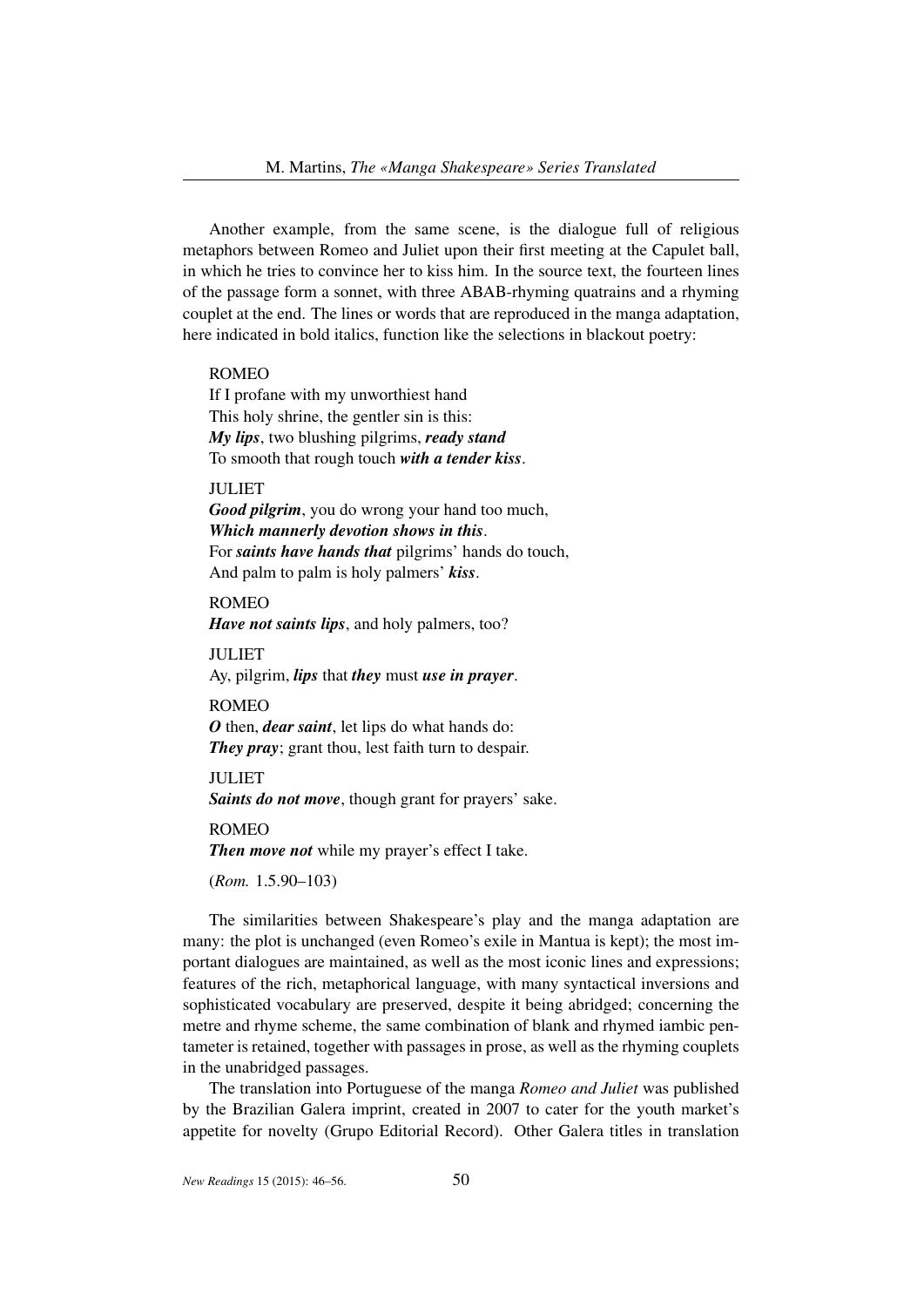include Meg Cabot's *The Princess Diaries*, Eoin Colfer's *Artemis Fowl*, Cecily von Ziegesar's *Gossip Girl* and Suzanne Collins's *Hunger Games*, all successful series for young and young adult readers. Contradicting a widespread belief that young people today—at least in Brazil—are not keen on books, this "young readers" market is going through a boom. According to Caio Barretto Briso, "O mercado literário brasileiro exibe um grande vigor. Nunca se vendeu tanto livro no país, num impulso que vem da emergente classe C e, principalmente, dos jovens em geral" ["The Brazilian fiction market is vibrant. Never have so many books been sold in the country, thanks to the impetus provided by the emerging middle class and especially young people in general"]  $(32).<sup>3</sup>$  In 2012, for the first time, sales of books for the youth market exceeded sales for the adult market by almost 25 per cent: 47 million versus 38 million books sold. Confirming this trend, the sixteenth Biennial Book Fair that was held in 2013 in Rio de Janeiro recorded its largest youth visitor numbers ever. The percentage of visitors aged 14 to 29 rose from 44 per cent in 2011 to 51 per cent two years later.

In response to this growing appetite for literature in all its forms, different imprints and series are turning out a constant flow of new titles for the youth market, with a mixture of original texts, translations and adaptations, especially the transposition of classics into comic book form. Ricardo Rodrigues, shareholder of Comix, a São Paulo bookshop specialising in comic books, explains: "Quando fundamos a Comix [27 years ago], havia uns 25 títulos em quadrinhos mensais [. . .]. Hoje já são 125 por mês" ["When we founded Comix 27 years ago there were about 25 comic book titles every month [. . .]. Today there are 125 a month"] (Meireles 13). The popularity of comics amongst young people has enhanced their reception of adapted classics, which were previously restricted to condensed versions or prose novels.

The Brazilian *Mangá Shakespeare* translations have the same format as the British books, save for a few details. The front cover is the same, except that the name of the translator appears alongside the name of the illustrator, and the Brazilian publisher's logo is added. Although the name of the adapter does not appear on the front cover of the British edition, the name of the translator of its Brazilian counterpart does. The back covers of both editions are also similar, except for a few changes. They both feature two paragraphs of text, one providing a brief presentation of the series and another giving a short summary of the story, besides an endorsement from a respected source. As to the slight differences mentioned, on the back cover of the translated edition there is a short text about the illustrator and the translator, and the name of the adapter also appears, but in very small letters in the top left corner; the introductory text about the series comes first (it comes second in the English edition), and is headed by a title, "Shakespeare reinventado" ["Shakespeare reinvented"]; the text from the paragraph mentioned above is not a translation of its counterpart in the original edition, but a different text with a similar function. The introduction in Brazilian Portuguese explains:

 $3$ All translations from Portuguese into English are mine.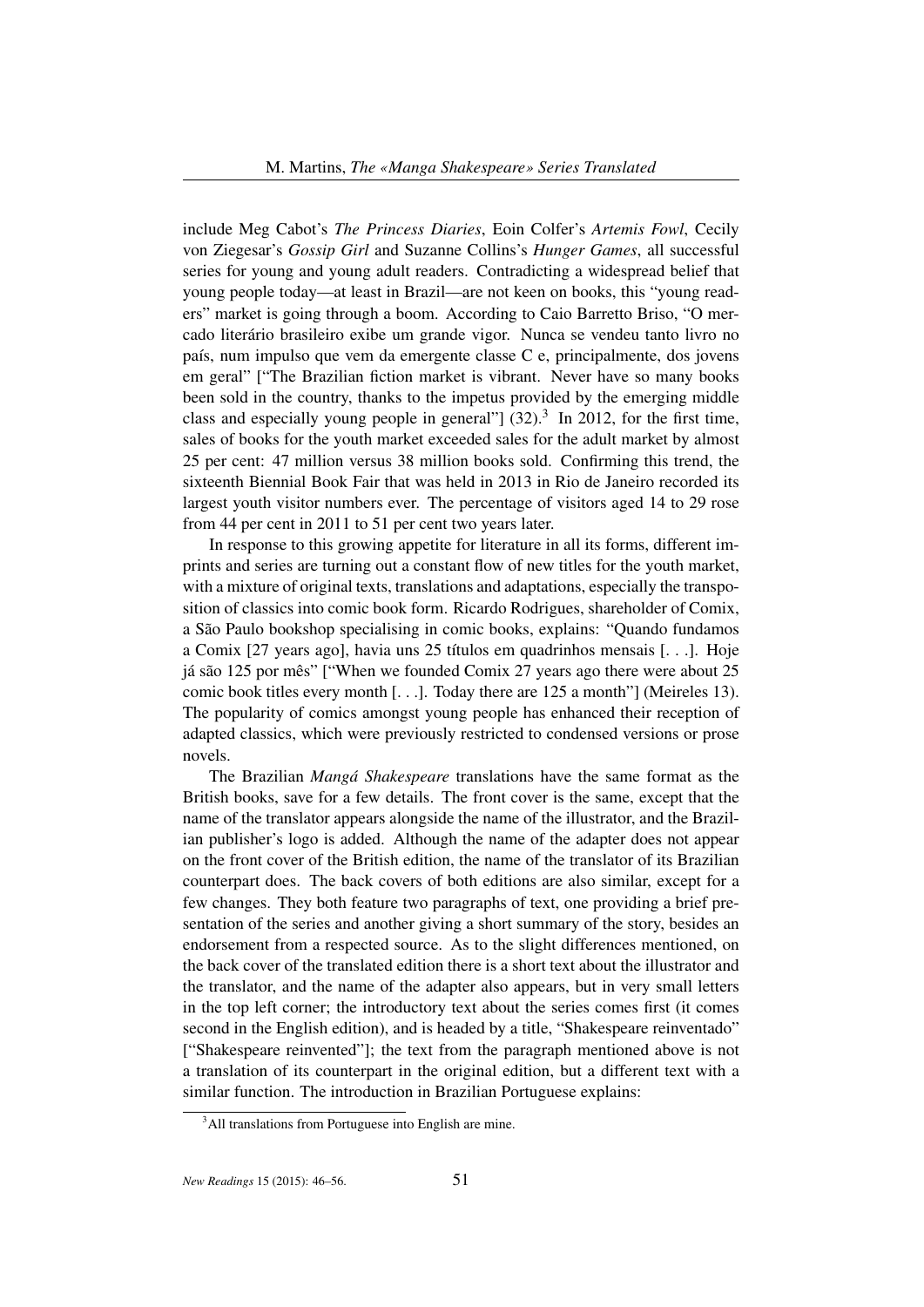A série Mangá Shakespeare é uma nova e divertida maneira de conhecer os textos clássicos do bardo. Com o texto original e ilustrações inspiradas nos mangás japoneses, uma das mais importantes obras da literatura inglesa ganha vida a cada volume.

[The *Mangá Shakespeare* series is a new, entertaining way to get to know the classic texts by the bard. With original text and illustrations inspired by Japanese manga, one of the most important works of English literature is brought to life in each volume.]

The introductory paragraph in the Brazilian edition makes no mention of the word "adaptation" as the British edition does, choosing rather to refer to a "new, entertaining way to get to know the classic texts by the bard"; and the citation from a mainstream newspaper review is from the *Financial Times* (in the original edition it is from the *Independent on Sunday*).

The translator Alexei Bueno lends the project considerable kudos. A wellknown poet, editor and essayist, he is given great visibility in the Brazilian series. His name appears on the front cover, and an introduction is provided on the back cover—something that not even the adapter of the original edition earned. This is the opening of the text extolling his qualities: "Alexei Bueno é um dos mais premiados e cultuados poetas brasileiros. Além de livros de poesia, publicou vários textos críticos e antologias, assim como organizou obras completas e traduziu diversos autores" ["Alexei Bueno is one of Brazil's most acclaimed and award-winning poets. As well as books of poetry, he has published various critical texts and anthologies, and has edited complete works and translated many authors"]. In addition, there is also a 21-line translator's note after the title page occupying the position of a preface. In it, the translator says that the translation "mantém fidelidade formal absoluta aos originais, ou seja, o que é verso foi traduzido em verso, os trechos em prosa foram traduzidos em prosa, e quando havia rima esta sempre foi mantida" ["is absolutely faithful to the original's form, in other words, what is verse has been translated into verse, the passages in prose have been translated into prose, and when there is rhyme, this is always maintained"] (Bueno 5). The translator's note explains some of the formal aspects of the translation, presenting the overall translation strategy used for the passages in verse that were abridged:

Mesmo nos momentos em que o decassílabo branco inglês —verso de eleição da obra shakespeariana— foi alterado por cortes, preferimos traduzir todo o trecho em decassílabos brancos portugueses. Quando o verso é cortado no final de uma fala —e não se completando no primeiro verso da fala seguinte ele é igualmente cortado em português, reduzido a um dos possíveis pés constitutivos do decassílabo, ou seja, destacadamente os quadrissílabos, hexassílabos ou octossílabos. Deste modo o leitor poderá apreciar o andamento poético da peça, guardadas as diferenças de índole das línguas.

[Even when the English blank decasyllabic verse—the standard verse in Shakespeare's works—was abridged, we chose to translate the whole passage in Portuguese blank decasyllables. When the verse is cut at the end of a speech—and is not concluded in the first line of the next speech—it is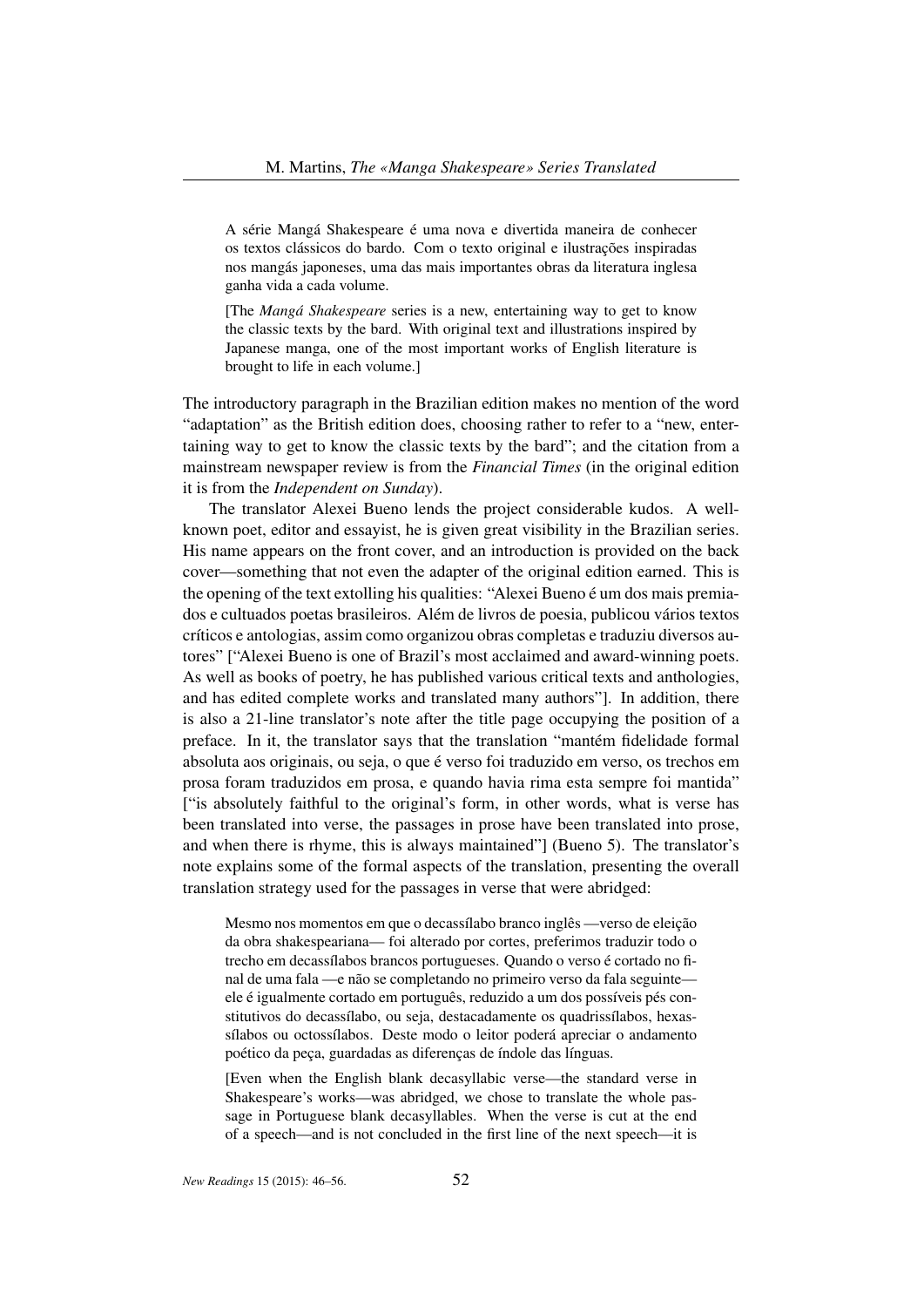likewise cut in Portuguese, reduced to one of the possible components of the decasyllable, namely, verse lines of four, six or eight syllables. This allows the reader to appreciate the poetic flow of the play, respecting the different nature of the languages.] (Bueno 5)

Almost at the end of the translator's note, Bueno appraises the final result:

Apesar da forte tendência monossilábica da língua inglesa, e do tamanho médio dos vocábulos maior em nosso idioma, a notável liberdade de sintaxe e a índole sintética do português nos possibilitaram transposições que julgamos muito satisfatórias.

[Despite the strong monosyllabic tendency of the English language and the average word length being longer in our language, the notable syntactic freedom and synthetic nature of Portuguese gave us the opportunity for transpositions we judge to be very satisfactory.] (Bueno 5)

Concluding his text, Bueno focuses on some lexical and grammatical aspects: "Utilizamos, apenas quando necessário, um ou outro arcaísmo, e uma liberdade na topologia pronominal mais característica de outros períodos da sintaxe da nossa língua" ["Only when necessary did we use one or another archaism and some liberty in positioning the pronouns according to characteristics from other periods of the syntax of our language"] (5). It is thus a sophisticated note, highlighting Bueno's translation project and entering into details about translating the metre, which few readers will understand or be interested in; what matters is the fact that the translator has been granted space to present his project.

When analysing translations of books that are themselves adaptations, as Nilce Pereira notes with regard to the transposition of Charles Dickens's novels into comics, the analysis does not focus on how the text has been adapted—which was addressed earlier, in the section on how the Shakespeare plays have been rewritten in manga form—but how it has been translated from the adaptation (41). In this type of analysis, the way the physical and visual composition of the volume has been manipulated is considered. In translations of comic books, the panels are generally maintained and the original text is blanked out and replaced with translated text. However, as Pereira points out,

o volume pode sofrer diferentes tipos de modificações, que podem incluir mudanças no tamanho e formato do volume, adição ou subtração de cores, aumento ou diminuição de páginas e painéis, novos arranjos de páginas e painéis, por exemplo, como se dá na tradução de *mangá*, em que pode ocorrer a inversão da direção de leitura (passando da direita para a esquerda, da tradição japonesa, para a direção ocidental, da esquerda para a direita) e cortes de porções textuais e/ou imagens e/ou referências visuais (geralmente por questões de censura), embora essas últimas sejam mais incomuns.

[the volume may undergo different kinds of modifications, which could include changes to the size and format of the volume, the addition or removal of colours, larger or smaller page and panel sizes, new page and panel layouts, as happens in translations of manga, for instance, where the direction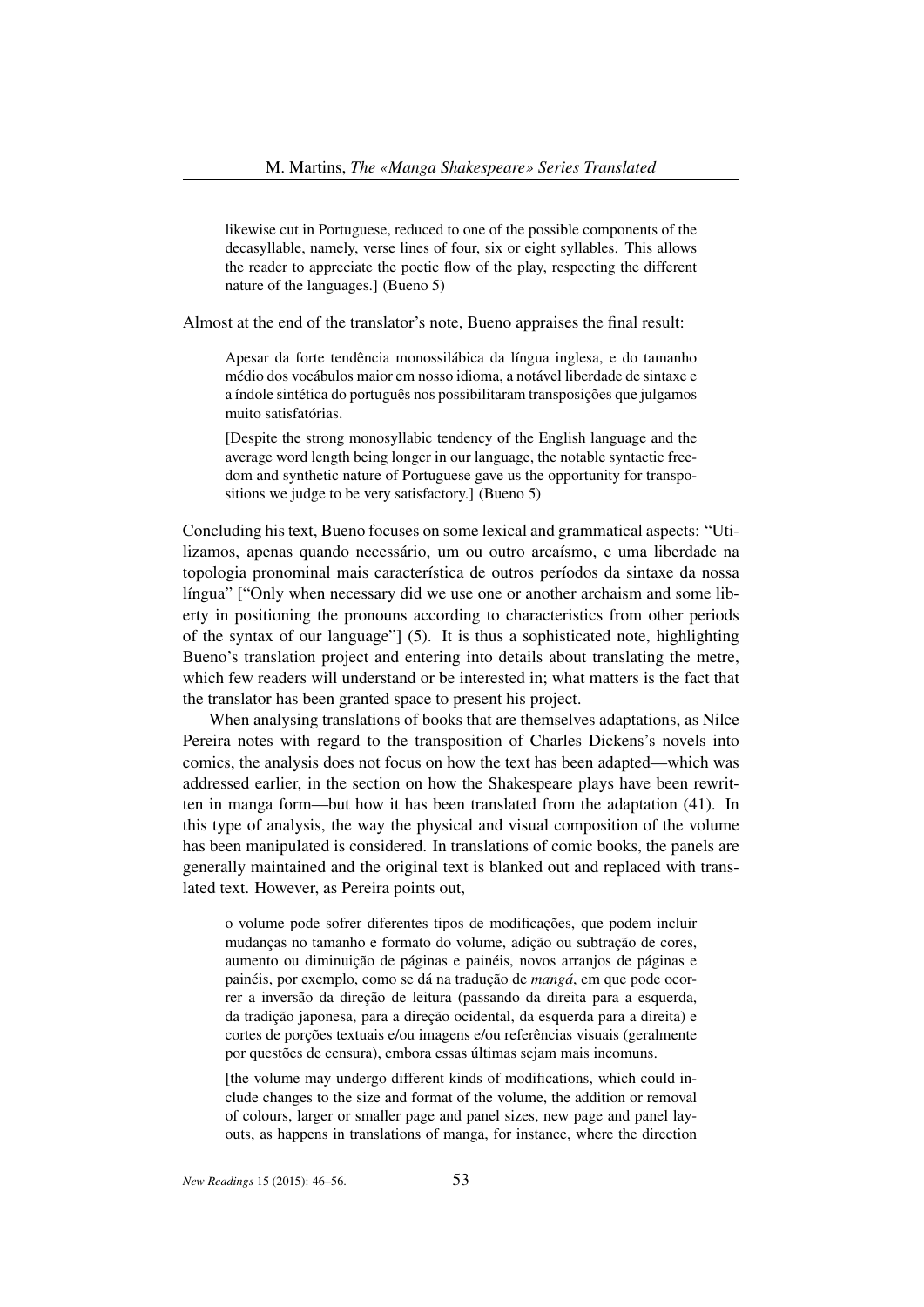in which the books are read may change (from right to left, in the Japanese tradition, to left to right, in the Western tradition), and cuts of portions of text and/or images and/or visual references (normally for censorship reasons), although this last type is more unusual.] (242)

The examples Pereira gives of the first type of cuts, citing Heike Jüngst, Brigitte Helbling and others, are the omission in the translation of references to bullying and other themes or elements considered inappropriate for children, while she illustrates the other types by recounting the case of the removal of the image of a swastika on the kimono of one of the characters from the manga *Blade of the Immortal* in the translation into German, since in Germany the use of the symbol is forbidden by law (42).

As for the linguistic elements that can be changed in comic book translations, there are four spaces to investigate: the speech balloons, the captions, the titles and the linguistic paratexts. The only changes seen in the Portuguese translation of the *Romeo and Juliet* manga are where the translator's note and information about the translator are added. There are no other cuts, omissions or additions to any other part of the edition: just the replacement of the text from the manga in English with the translated text.

In the translations used in the speech balloons, and also in the metre and rhyme, Bueno delivers on the claims made in the translator's note quoted above. In the love sonnet from Act 1, Scene 5, mentioned above, for example, he recreates in Portuguese the five short lines that were retained from the original sonnet in decasyllabic rhymed verse:

**ROMEU** 

Nos meus lábios um beijo se insinua.

JULIETA Peregrino, que devoção é a sua? Aos santos, há que beijá-los na mão.

**ROMELI** Não têm lábios?

JULIETA

Têm-nos no coração.

Some of the other features of the Brazilian Portuguese translation of this manga are: the use of "tu" and "vós" (classical second-person pronouns) rather than "você" (contemporary third-person singular pronoun), and even mirroring the changing use of "thou" and "you" (respectively with "tu" and "vós") in the Shakespearean text; the presence of very sophisticated lexical choices, such as "ígneo", in "olhar ígneo" ["passionate look"] (Shakespeare, *Romeu e Julieta* 98), and "sacra", in "sacra lua" ["sacred moon"] (64); recourse to numerous syntactical inversions, emulating the style of the original, as in "Para disso falar eu te chamei" [literally: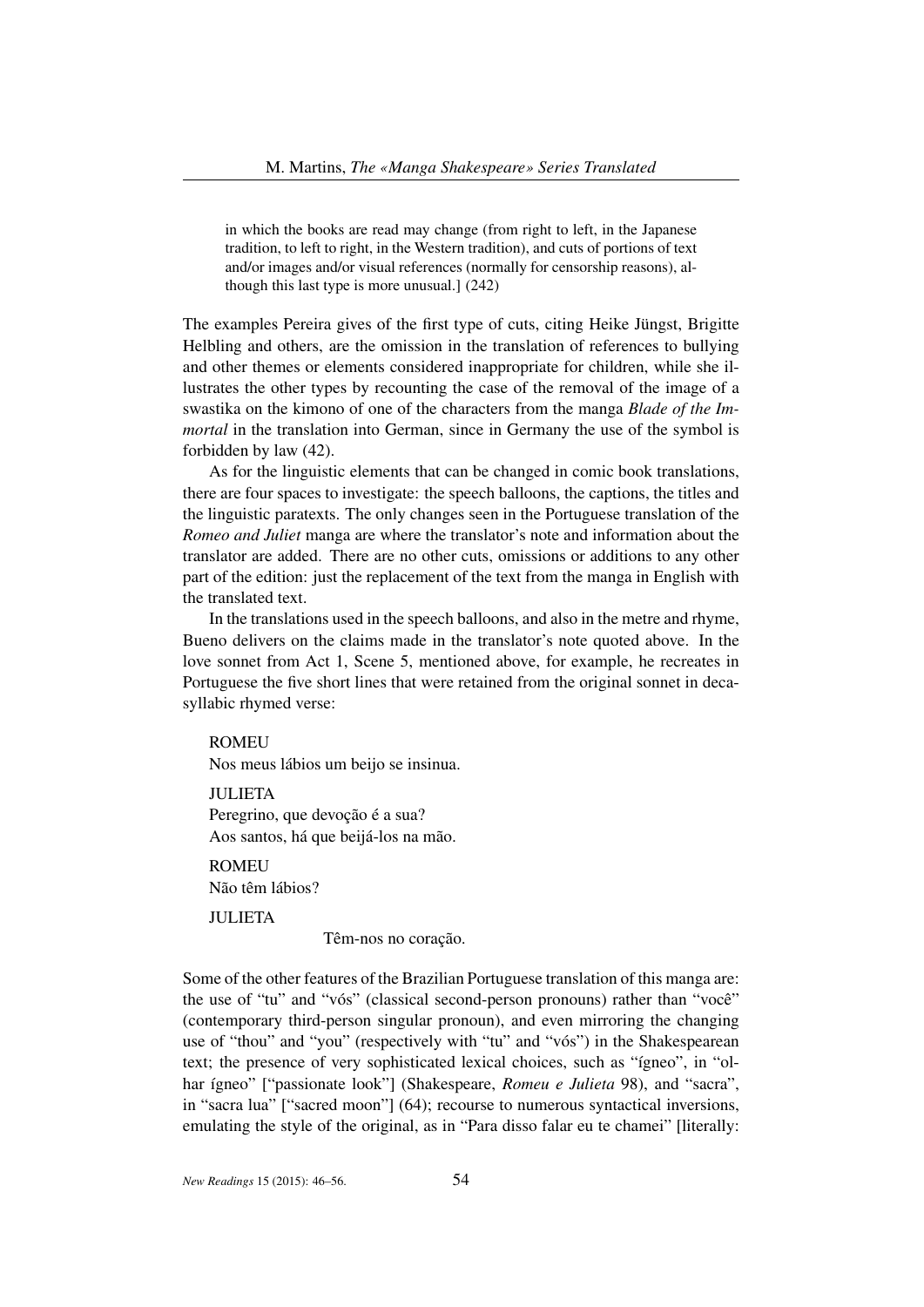"For of this to speak I thee called"] (39) and "Algo nefasto sinto que há de iniciar-se nesta noite" [literally: "Something evil I feel that will begin this night"] (46). The result is a close, careful translation of an adaptation that represents metonymically what we might call a prototext, retaining the main characteristics of the plot, the language and the best-known lines.

We might say that in terms of image, the Shakespeare in these manga adaptations does not look very different from the Shakespeare of the plays: a writer who, among other things, is a master of the language of verse and stands out for his notable lexical repertoire; who seeks to say something "sobre o homem, seu comportamento e suas relações com os seus semelhantes e com o universo em que se vive, por intermédio de uma *ação*" ["about man, his behaviour and his relations with his peers and the universe in which he lives, through the mediation of *action*"] (Heliodora 11); indeed, a writer who still reaches out to an eclectic public whose different expectations he meets, in switching between the erudite, popular, philosophical, lyrical and rational. In his works, as Anthony Burgess notes, there is "action and blood for the unlettered, fine phrases and wit for the gallants, thought and debate and learning for the more scholarly, subtle humour for the refined, boisterous clowning for the unrefined, love-interest for the ladies, song and dance for everybody" (76). The adaptations of the British *Manga Shakespeare* series and their counterparts in Brazilian Portuguese are an appealing way of introducing Shakespeare's plays to an ever wider audience, especially to youth, and of bringing them into the heart of contemporary life.

## Works Cited

Briso, Caio Barretto. "O papel dos games." *VejaRio* 28 Aug. 2013: 32–34. Print.

- Bueno, Alexei. "Nota do tradutor." *Romeu e Julieta: Mangá Shakespeare*. By William Shakespeare. Adapt. Richard Appignanesi. Illus. Sonia Leong. Trans. Alexei Bueno. Rio de Janeiro: Galera Record, 2011. 5. Print.
- Burgess, Anthony. *English Literature—A Survey for Students*. 2nd ed. London: Longman, 1974. Print.
- Grupo Editorial Record. "Galera Record: Quem somos." galerarecord.com.br, n.d. Web. 15 Aug. 2014.
- Helbling, Brigitte. "Und das Herz macht dodom." *Kölner Stadt-Anzeiger* 25/26 Aug. 2001, Sec. Moderne Zeiten: n. pag. Print.
- Heliodora, Barbara. *Falando de Shakespeare*. São Paulo: Perspectiva; Rio de Janeiro: Funarte, 1997. Print.
- Jakobson, Roman. "On Linguistic Aspects of Translation." *The Translation Studies Reader*. Ed. Lawrence Venuti. London: Routledge, 2000. 113–18. Print.
- Jüngst, Heike. "Translating Manga." *Comics in Translation*. Ed. Federico Zannetin. Manchester: St. Jerome, 2008. 50–78. Print.
- Martins, Marcia do Amaral Peixoto. "Reescritas de peças de Shakespeare para o public jovem: a série Mangá Shakespeare." *Cadernos de Tradução* 2.34 (2014): 61–84. Print.

*New Readings* 15 (2015): 46–56. 55